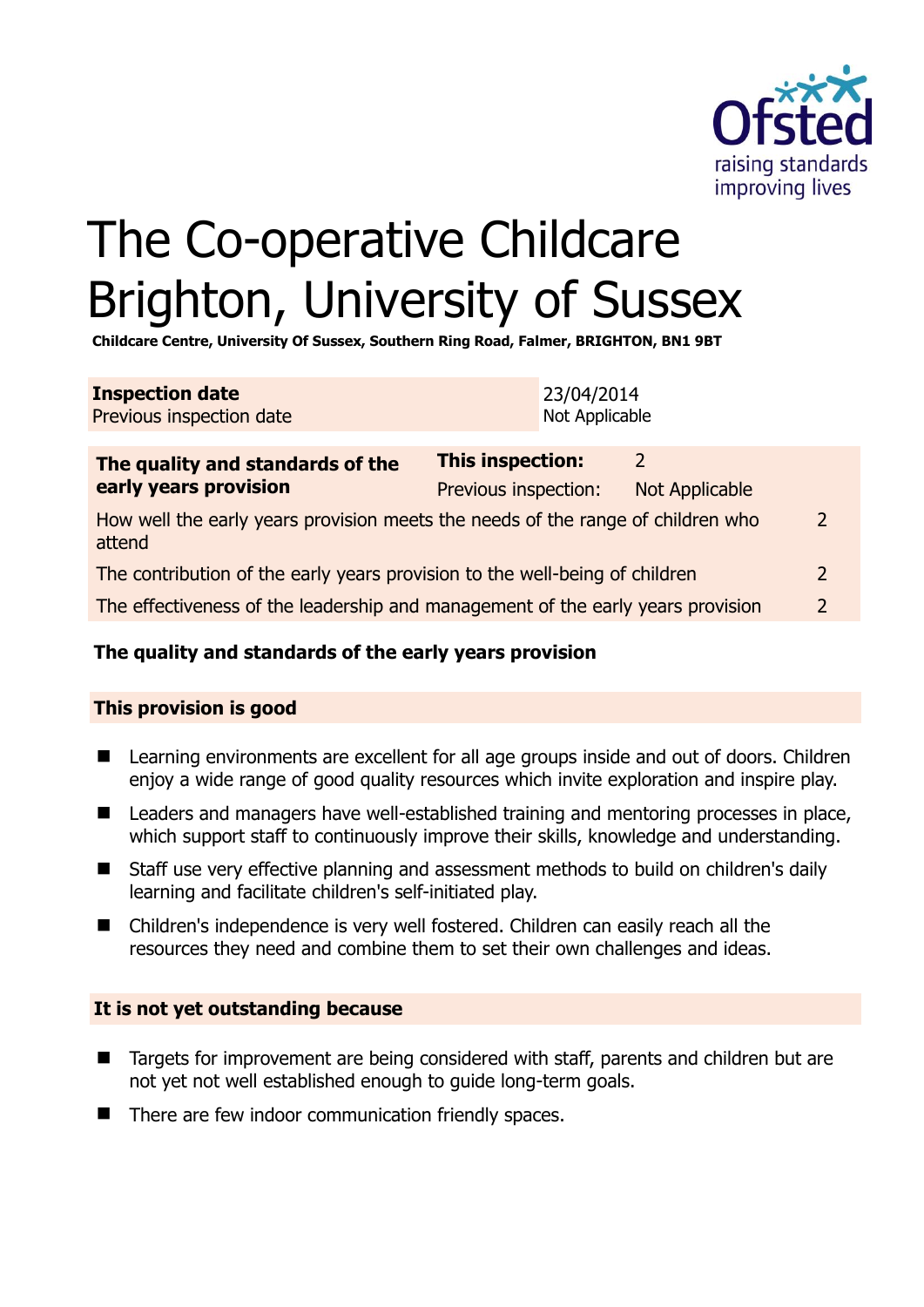#### **Information about this inspection**

Inspections of registered early years provision are:

- scheduled at least once in every inspection cycle the current cycle ends on 31 July 2016
- scheduled more frequently where Ofsted identifies a need to do so, for example where provision was previously judged inadequate
- **•** brought forward in the inspection cycle where Ofsted has received information that suggests the provision may not be meeting the legal requirements of the Early Years Foundation Stage or where assessment of the provision identifies a need for early inspection
- **•** prioritised where we have received information that the provision is not meeting the requirements of the Early Years Foundation Stage and which suggests children may not be safe
- scheduled at the completion of an investigation into failure to comply with the requirements of the Early Years Foundation Stage.

The provision is also registered on the voluntary and compulsory parts of the Childcare Register. This report includes a judgment about compliance with the requirements of that register.

#### **Inspection activities**

- The inspector observed children at play indoors and outside.
- $\blacksquare$  The inspector spoke to parents to gather their views.
- The inspector and manager carried out a joint observation.
- The inspector met with managers to examine documentation and discuss safeguarding and monitoring issues.

**Inspector**  Susan McCourt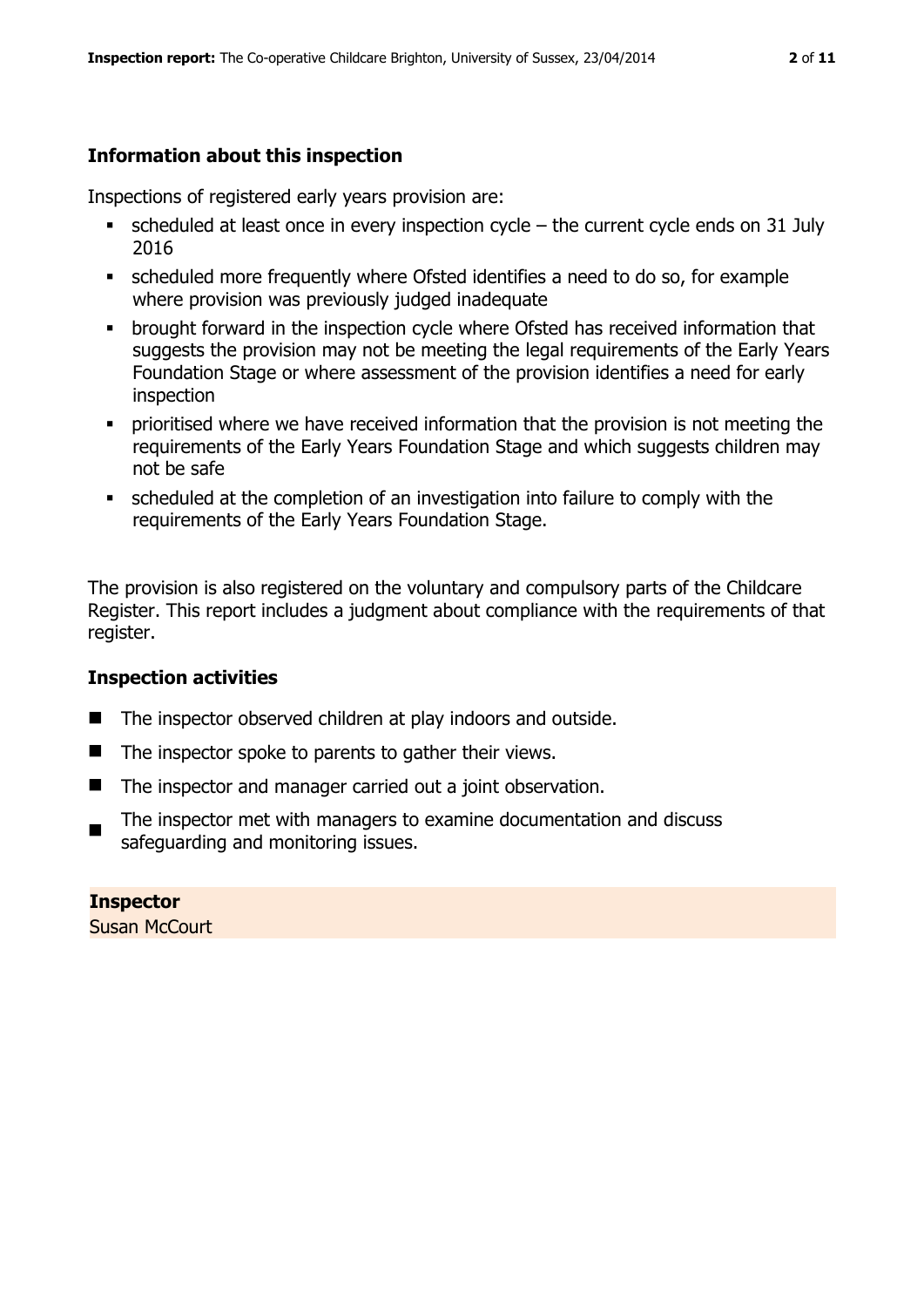#### **Full report**

#### **Information about the setting**

The Co-operative Childcare Brighton, University of Sussex registered in 2014. It is one of approximately 50 privately nurseries run by The Midcounties Co-Operative Limited. The nursery operates from four rooms within the Childcare Centre in the University of Sussex, which is in East Sussex. It is open each weekday from 7.30am to 6.30pm for 52 weeks of the year. There are four main childcare rooms used by different age groups and two garden areas. The nursery is registered on the Early Years Register and the compulsory and voluntary parts of the Childcare Register. The setting has 87 children on roll, all of whom are in the early years age range. The setting is in receipt of funding for the provision of free early education for children aged two, three and four years of age. The setting supports children with special educational needs and/or disabilities and children who are learning to speak English as an additional language. The nursery employs 25 members of staff. All of these, including the manager, hold appropriate early years qualifications. Two staff have Early Years Teacher status.

#### **What the setting needs to do to improve further**

#### **To further improve the quality of the early years provision the provider should:**

- $\blacksquare$  develop further the work with staff, parents and children to set clear, shared long term goals
- create communication friendly spaces for younger children, such as indoor dens.

#### **Inspection judgements**

#### **How well the early years provision meets the needs of the range of children who attend**

Staff have a strong understanding of how to meet the learning and development requirements. They provide a broad and balanced curriculum, which gives children interesting and engaging activities in all areas of learning. Staff have a good understanding of how to balance adult-led and child-initiated play and are skilled teachers. This means that children's learning happens while they are engaged in activities that meet their interests and provide the right amount of challenge. As a result, children make good progress given their starting points and capabilities.

Children have good communication skills because staff interact continuously with them. Staff get on the children's level and tailor their conversation to suit the age and stage of development of each child. For example, staff keep good eye contact with babies and echo their vocalisations and facial expressions to create a conversational pattern. With toddlers, staff emphasise key vocabulary and use gesture and sign language to reinforce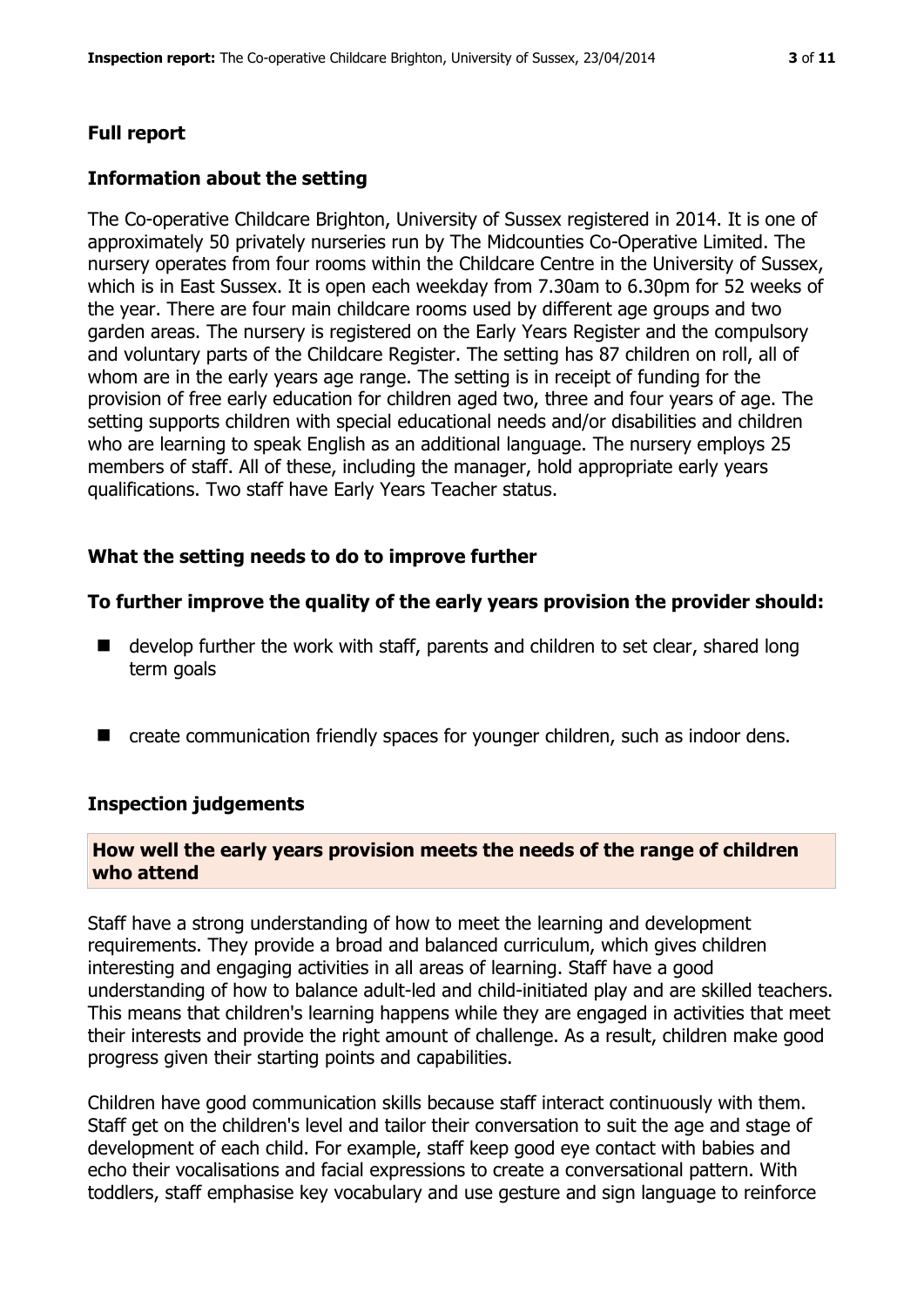their speech. Children enjoy a language rich environment at all ages, and staff use open questions to encourage children to share their ideas and experiences. This also helps to support children's critical and creative thinking, as well as their confidence in talking to others. However, there are few small communication-friendly spaces indoors. This means that, particularly for younger children in large, high-ceilinged rooms, there are few spaces that encourage quiet conversation.

Staff facilitate children's learning in projects that are inspired by children's interests. Recent activities about spring and new beginnings have meant that children have planted bulbs and created a wide variety of craft items to drape and decorate the branches of a tree. Craft activities are very open-ended so that children can pursue their own ideas and make very individual items. On displays, staff add notes about how children's ideas have progressed and what children have said in describing what they have made. This demonstrates staff's understanding of how the process that children follow is as valued as the final outcome. Children have great fun exploring their ideas and learning the skills they need to achieve their goals. Staff skilfully model their own thinking processes, so that children can see how wondering how something works leads to exploration and experimentation.

Staff are very skilled at using planning and assessment to guide children's learning. They work closely with parents when children start to establish children's starting points. They then make close observations of children as they play to note their interests, confidence and learning styles. Staff assess children's next steps based on their achievements and plan adult-led activities each week tailored for their particular needs. Staff are also skilled at supporting children's self-initiated play and adapt the learning environment each day based on how children are using the resources available. For example, staff add further resources such as walkie-talkies for children who are playing at being fire fighters. This enables children to extend and consolidate their play ideas. Staff also skilfully facilitate children in group projects. When children became fascinated by the snails they found in the garden compared to the land snails kept as nursery pets, staff facilitated them in making large snails in a craft project over several weeks. Staff write termly summaries of children's progress in each area of learning and make personal appointments with parents to discuss the child's progress. These reviews also form the basis of the progress check at age two. Staff track children's learning against published guidance on expected levels of development so that they can identify and address any achievement gaps. This means that children make good progress in their learning and development.

#### **The contribution of the early years provision to the well-being of children**

Staff have a very effective key person system. Children benefit from having a key person who has a buddy, so that the child always has someone present who understands their particular needs. The key person is responsible for the intimate care of children as well as their learning and development. The key person liaises with parents frequently to ensure they have the most up-to-date information about the child, particularly for babies where needs change more frequently. This means that the key people establish very strong relationships with the children, who are very well-settled and secure as a result. When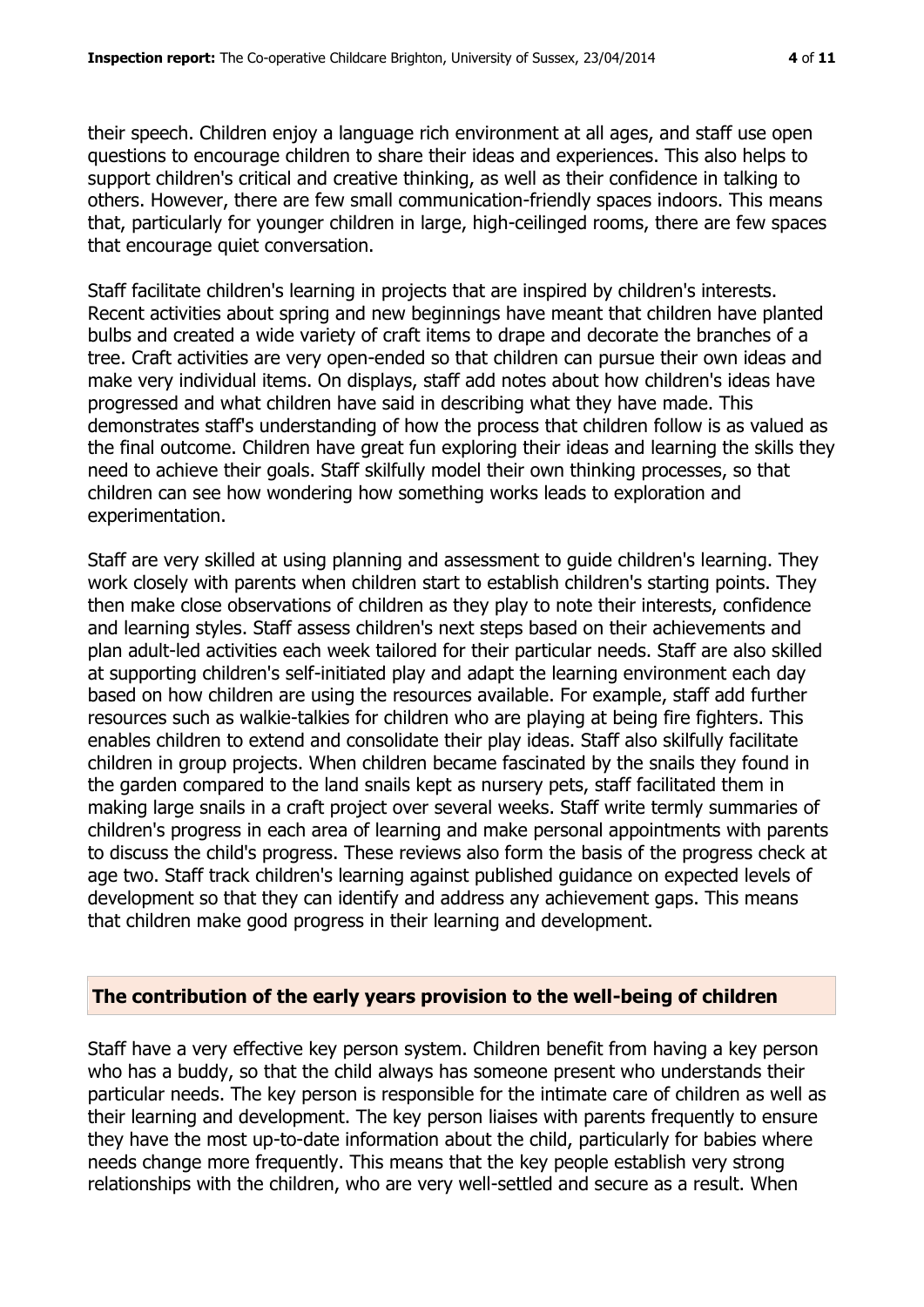children are developmentally ready to move on to the next age group, the key person works with parents and the new key person to establish the best time for the child to move on. As each room shares facilities with another, children are often already familiar with the staff and surroundings, which help to make the move go smoothly. Staff have created exemplary learning environments with very good quality resources that support children's independent play. Children can easily reach all the play equipment and combine it to set their own challenges. In this way, concentric wooden hoops can be worn as crowns in role play, or rolled across the floor between friends. Displays and windows at child height give children opportunities to explore at their own level, and provide for excellent, child-friendly spaces.

Children have good opportunities to enjoy a healthy lifestyle. Food is freshly prepared on the premises and children benefit from a healthy, well-balanced diet which includes fruit and vegetables. Children eat together in a sociable atmosphere and always have easy access to water. Babies follow their own personal routine for sleeping and feeding which helps them stay contented and happy. Staff support children to be independent in serving and feeding themselves in order to develop their self-care skills. Children understand the importance of keeping clean and spontaneously wash their hands before eating, or after messy play. Pre-school children have easy access to the sinks and toilets so they can begin to take responsibility for their personal hygiene. Children have very good opportunities for their physical development. They have frequent opportunities to play in the fresh air and the outdoor learning environments are excellent. Children enjoy exploring the different areas which include water pumps, challenging climbing frames, steps and a variety of surfaces. This helps children to gain skills in balancing as they walk over slightly uneven floors. Staff are skilled at helping children to learn to manage their safety. Children accompany staff on daily checks and notice, for example, where stones have moved onto the grass and should be put back. Staff are very skilled at understanding the balance of giving children physical challenges in well-managed circumstances. For example, the water play area allows children to pump water and watch it flow over stones and down channels, without any area where the water can reach any significant depth.

Children's behaviour is good. The wide variety of play opportunities and resources means that they are always engaged in purposeful play and enjoy playing with their friends. This means they learn how to take turns, share and cooperate in play. Staff are skilled at teaching children to manage any frustration by staying calm and encouraging children to explain what they want or how they feel. This supports children to be assertive and resilient. Children show great pride in their achievements and they develop a strong drive for learning and exploring. As a result, they acquire good skills for their future learning.

#### **The effectiveness of the leadership and management of the early years provision**

Leaders and managers have a good understanding of how to meet the safeguarding and welfare requirements. The company has robust policies and clear procedures regarding child protection and all staff are very well trained in the issues involved. All staff know the procedures to follow should they have concerns about the welfare of a child. All staff are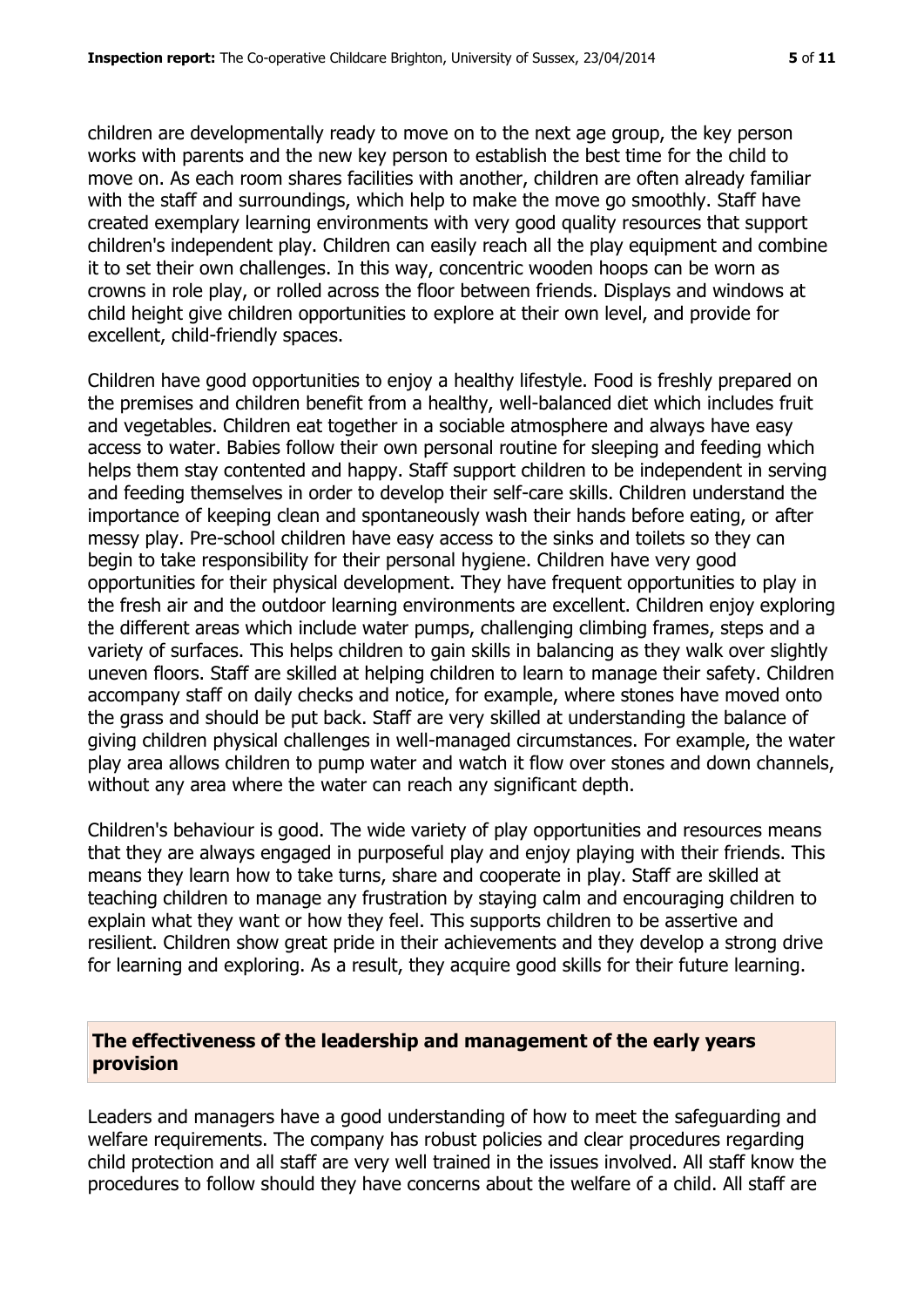checked as to their suitability before they start working for the company. Policies and procedures are available to parents so they understand the staff's role and responsibilities. All staff have a high regard for children's safety and risk assessments are detailed and thorough. Staff compete daily checks of the premises and have a good understanding of how to deploy themselves to maximise their supervision of children. For example, in outdoor play, staff always stand at the top of the slide to support children in judging when it is safe to go down. All documentation is well-organised and robustly monitored. Accident and incident records are accurately logged and reviewed monthly so that issues can be quickly identified and addressed. Staff understand that clear documentation and recordkeeping underpins children's well-being.

The company has well-established procedures for the ongoing support and development of staff. Staff have regular supervision and annual appraisals to maintain and develop their professional skills and qualifications. Peer supervisions, role modelling and mentoring from senior staff are frequent occurrences designed to enhance staff's skills in interacting with children and planning for their learning. Staff appreciate the opportunities they have to take part in online training and in-house courses which help to develop and consolidate their good practice. Managers have strong systems in place to monitor and develop the curriculum. They analyse data about children's achievements and can assess the learning of groups of children such as boys or girls, and those with additional needs. Managers can cross reference this information with evidence from mapping observations and peer observations to identify training issues or issues with resources. This feeds into action plans to make improvements which can be assessed for their efficacy at the next review. For example, the mathematical achievement of boys is shown to improve after resources and activities were enhanced in the learning environment. The recent move to a new building and the consequent changes in learning environment and groupings has provided managers and staff with new challenges. They have approached these with a strong commitment to raising standards and meeting the needs of the children and families. However, they have not yet had opportunities to work together with families to set long term goals for the future growth and development of the nursery.

Parents have good opportunities to share information with staff and take part in nursery life. They have a daily handover with staff and receive regular information about plans and projects. Parents meet with their child's key person each term to discuss the child's learning and development and can add to the learning journals or other home-nursery projects. For example, parents helped children keep a diary book about a bulb they planted at nursery and brought home. Parents state that they really value the advice and support of staff over potty training and moving on to the next age group, commenting on staff's commitment to understanding children's needs. The manager demonstrates a high regard for parents' views and is very open about the underpinning philosophies of the work they do with children. The nursery staff have a good understanding of how to work in partnership with other professionals to provide consistent care for children. For example, where children have additional needs they work with speech and language therapists and other specialists, following the same guidance as the parents. Managers and staff demonstrate a strong commitment to preparing children for school and working in partnership with schools to support children as they move on. They have organised resources for parents to use at home to talk about the move to school. This helps to ensure that children enjoy a consistent and coherent experience as they continue with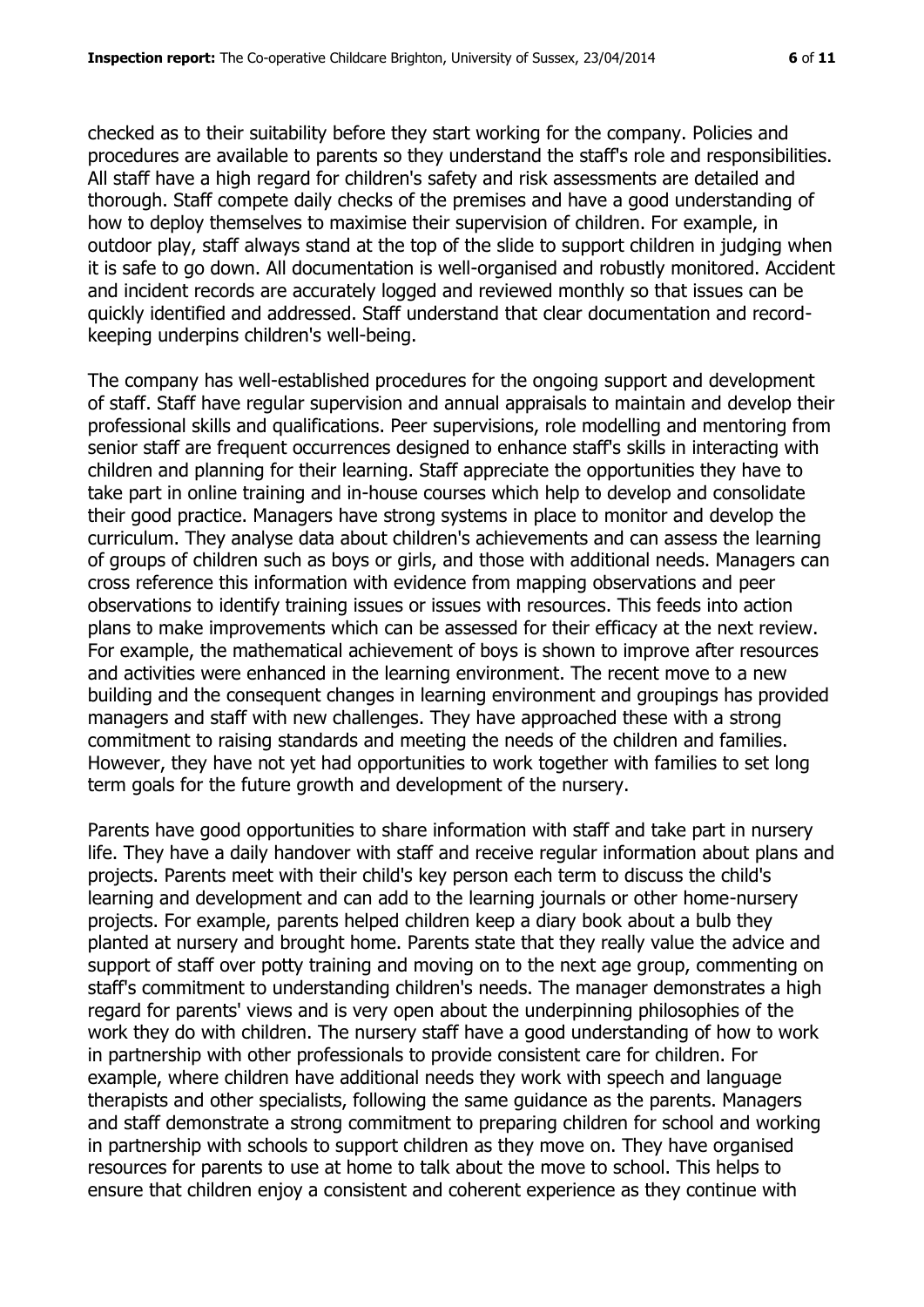their learning.

## **The Childcare Register**

| The requirements for the compulsory part of the Childcare Register are | Met |
|------------------------------------------------------------------------|-----|
| The requirements for the voluntary part of the Childcare Register are  | Met |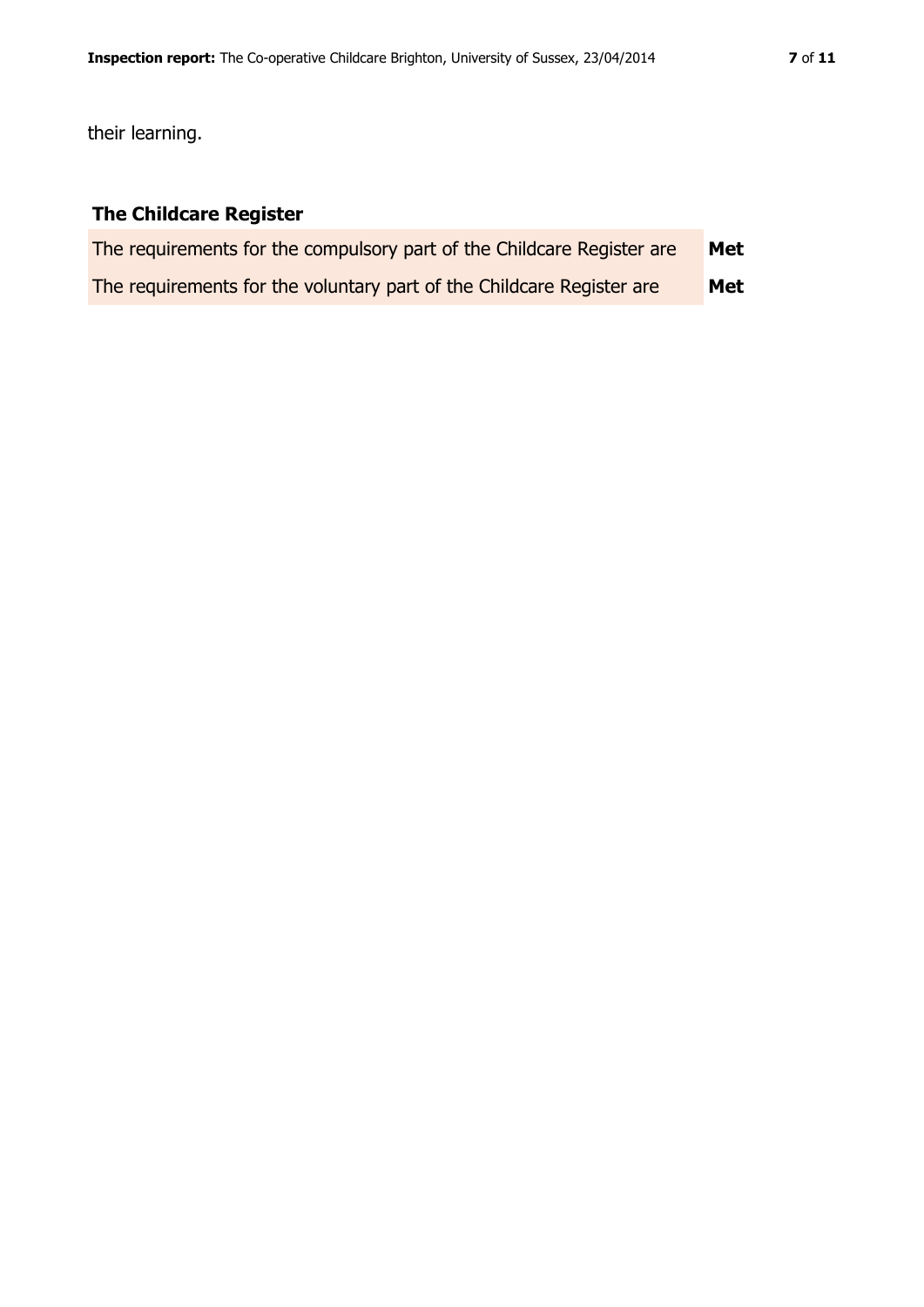# **What inspection judgements mean**

#### **Registered early years provision**

| <b>Grade</b> | <b>Judgement</b>        | <b>Description</b>                                                                                                                                                                                                                                                                                                                                                                                |
|--------------|-------------------------|---------------------------------------------------------------------------------------------------------------------------------------------------------------------------------------------------------------------------------------------------------------------------------------------------------------------------------------------------------------------------------------------------|
| Grade 1      | Outstanding             | Outstanding provision is highly effective in meeting the needs<br>of all children exceptionally well. This ensures that children are<br>very well prepared for the next stage of their learning.                                                                                                                                                                                                  |
| Grade 2      | Good                    | Good provision is effective in delivering provision that meets<br>the needs of all children well. This ensures children are ready<br>for the next stage of their learning.                                                                                                                                                                                                                        |
| Grade 3      | Requires<br>improvement | The provision is not giving children a good standard of early<br>years education and/or there are minor breaches of the<br>safeguarding and welfare requirements of the Early Years<br>Foundation Stage. It will be monitored and inspected within<br>twelve months of the date of this inspection.                                                                                               |
| Grade 4      | Inadequate              | Provision that is inadequate requires significant improvement<br>and/or enforcement action. The provision is failing to give<br>children an acceptable standard of early years education and/or<br>is not meeting the safeguarding and welfare requirements of<br>the Early Years Foundation Stage. It will be monitored and<br>inspected again within six months of the date of this inspection. |
| Met          |                         | The provision has no children on roll. The inspection judgement<br>is that the provider continues to meet the requirements for<br>registration.                                                                                                                                                                                                                                                   |
| Not met      |                         | The provision has no children on roll. The inspection judgement<br>is that the provider does not meet the requirements for<br>registration.                                                                                                                                                                                                                                                       |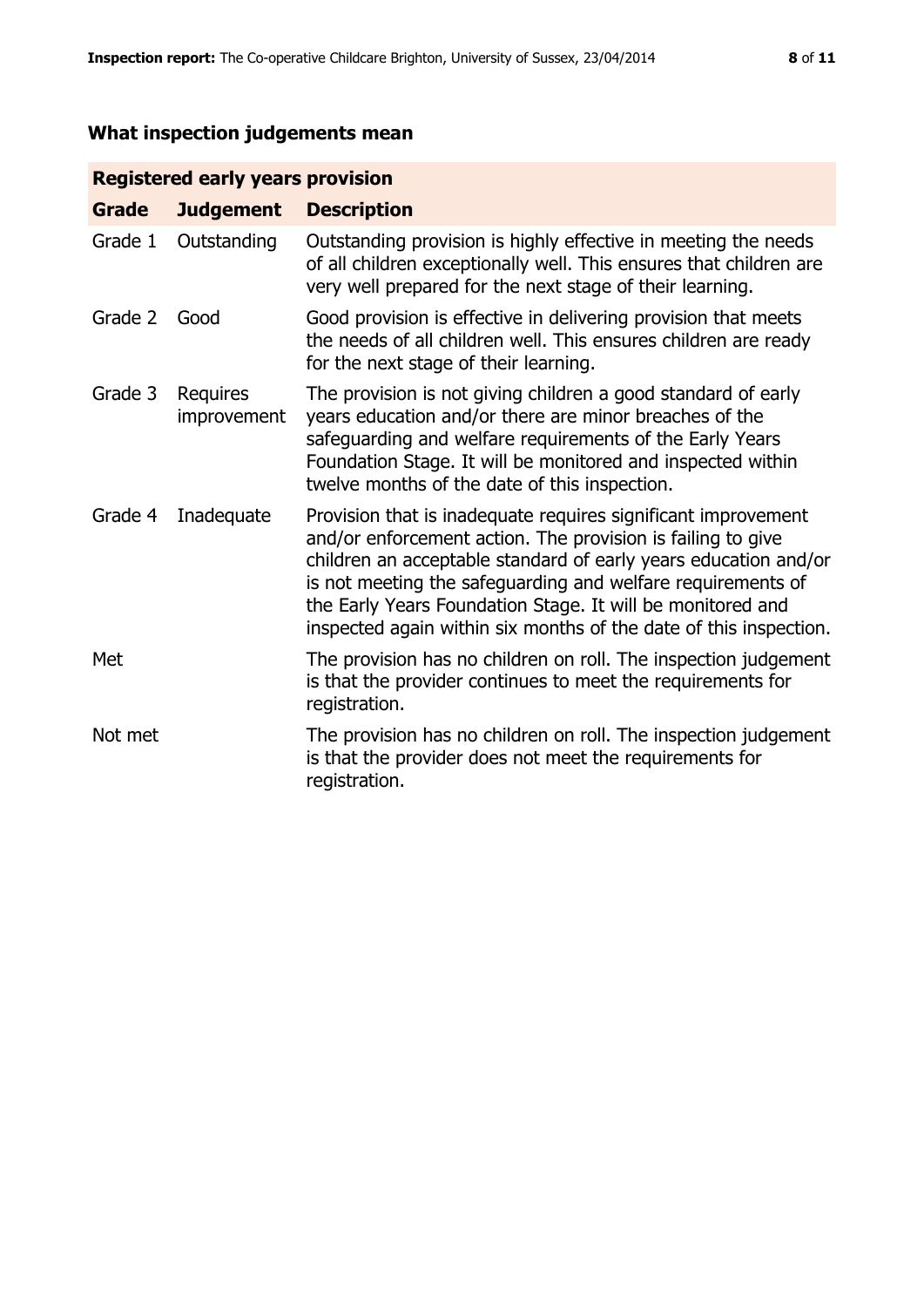#### **Inspection**

This inspection was carried out by Ofsted under sections 49 and 50 of the Childcare Act 2006 on the quality and standards of provision that is registered on the Early Years Register. The registered person must ensure that this provision complies with the statutory framework for children's learning, development and care, known as the Early Years Foundation Stage.

#### **Setting details**

| Unique reference number       | EY473592                             |
|-------------------------------|--------------------------------------|
| <b>Local authority</b>        | Brighton & Hove                      |
| <b>Inspection number</b>      | 961209                               |
| <b>Type of provision</b>      | Full-time provision                  |
| <b>Registration category</b>  | Childcare - Non-Domestic             |
| Age range of children         | $0 - 8$                              |
| <b>Total number of places</b> | 101                                  |
| Number of children on roll    | 87                                   |
| <b>Name of provider</b>       | The Midcounties Co-Operative Limited |
| Date of previous inspection   | not applicable                       |
| <b>Telephone number</b>       | 01273 678356                         |

Any complaints about the inspection or the report should be made following the procedures set out in the guidance *'Complaints procedure: raising concerns and making complaints* about Ofsted', which is available from Ofsted's website: www.ofsted.gov.uk. If you would like Ofsted to send you a copy of the guidance, please telephone 0300 123 4234, or email enquiries@ofsted.gov.uk.

#### **Type of provision**

For the purposes of this inspection the following definitions apply:

Full-time provision is that which operates for more than three hours. These are usually known as nurseries, nursery schools and pre-schools and must deliver the Early Years Foundation Stage. They are registered on the Early Years Register and pay the higher fee for registration.

Sessional provision operates for more than two hours but does not exceed three hours in any one day. These are usually known as pre-schools, kindergartens or nursery schools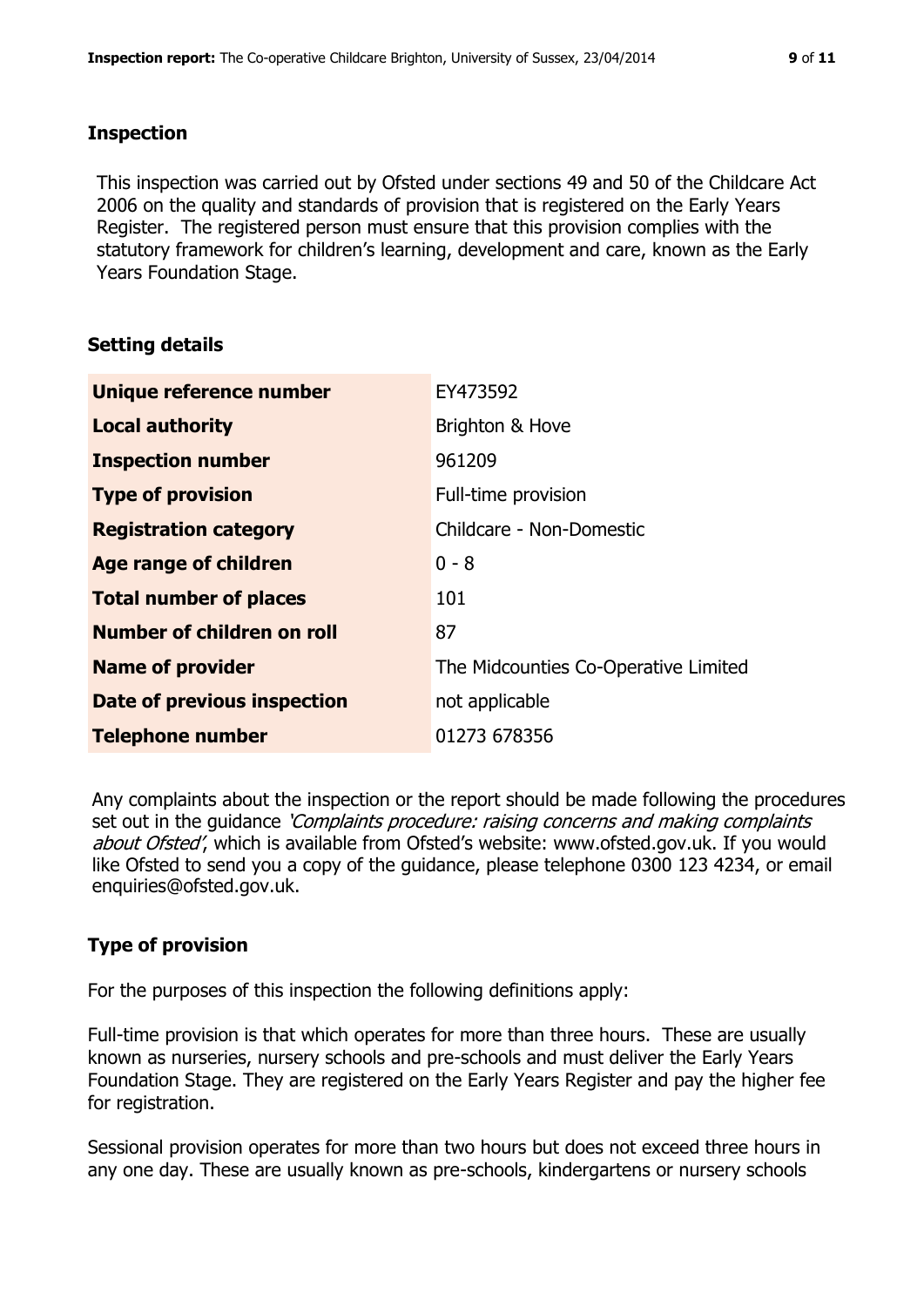and must deliver the Early Years Foundation Stage. They are registered on the Early Years Register and pay the lower fee for registration.

Childminders care for one or more children where individual children attend for a period of more than two hours in any one day. They operate from domestic premises, which are usually the childminder's own home. They are registered on the Early Years Register and must deliver the Early Years Foundation Stage.

Out of school provision may be sessional or full-time provision and is delivered before or after school and/or in the summer holidays. They are registered on the Early Years Register and must deliver the Early Years Foundation Stage. Where children receive their Early Years Foundation Stage in school these providers do not have to deliver the learning and development requirements in full but should complement the experiences children receive in school.